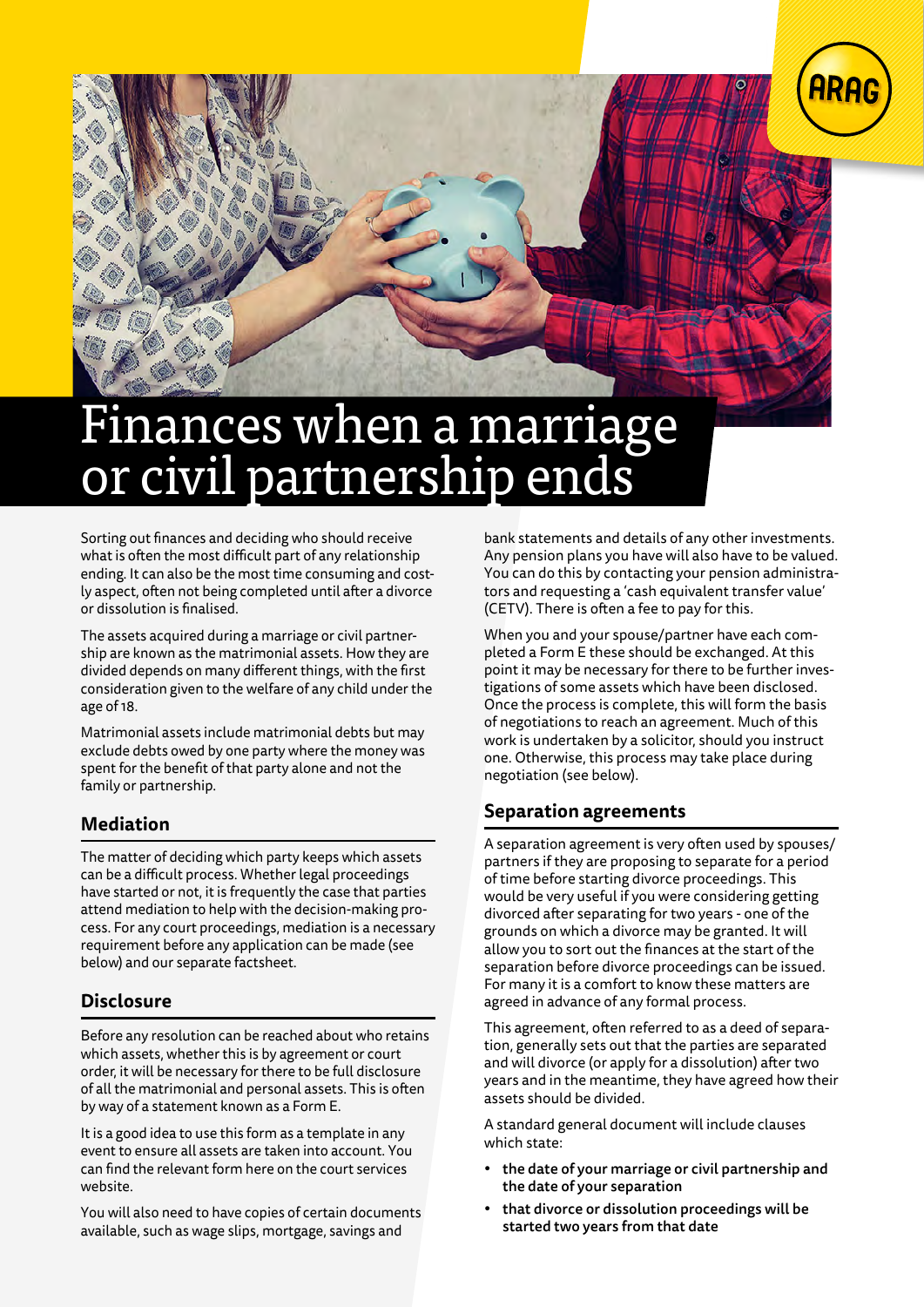# Finances when a marriage or civil partnership ends

- an acknowledgement that legal advice has been taken but this is not a strict requirement (see below)
- that both parties have made full disclosure of their assets (see information on form E above)
- that it is intended that the agreement is in full and final settlement of all claims
- details of how the assets will be divided and who will then own what

Whilst it is not necessary to instruct solicitors on these issues or to disclose the full extent of your assets, it is these two key actions which generally make the document enforceable if a dispute subsequently arises. Without full disclosure or advice being taken it will remain possible to challenge any agreement you make.

The separation agreement will remain in force until a 'final financial order' is made as part of the divorce proceedings. That order (by consent) will generally be on the same terms as the separation agreement.

# **Amicable agreements / Consent orders**

If both parties remain able to negotiate amicably after a separation, then a settlement may be agreed without having to go to court. If you are drawing up a settlement in this way, there are many factors you will need to think about, including:

- the wellbeing of any children
- any outstanding debts or liabilities you or your former spouse might have
- the value of any property owned, whether joint or individually
- assets (money or valuables) held by either party
- financial obligations and responsibilities of each party
- pension arrangements
- comparative earnings and earning potential of each party



- physical or mental disabilities
- contributions made to the marriage by either party, financial or otherwise

Whether a settlement is arranged independently by the spouses, or with the help of a solicitor, it needs to be approved by the court. If an arrangement has been arrived at amicably without the help of a solicitor, you can still instruct a solicitor to draw up a Consent Order for a judge to certify and approve. The court needs to be convinced that the agreement is reasonable and that both parties are fully aware of what they have agreed to. You may be invited to court to discuss the settlement if the judge requires further information.

# **Court financial orders**

If you cannot reach an agreement it is possible to ask the court to decide the issue. Before making any application you must attend a Mediation Information and Assessment Meeting (MIAM). These meetings are designed to raise the awareness of the benefits of mediation in relation to disputes about children or finances. If you are the applicant i.e. it is your court application, it will be necessary for you to attend the meeting but it is not necessary for your spouse to do so.

During a MIAM it is the role of the mediator to inform the parties about the mediation process, how it works and the benefits to all parties. Once completed, the mediator will certify that the MIAM has taken place and whether or not the case is suitable for the mediation process to proceed. If you or your spouse is eligible for legal aid the cost of the MIAM will be covered for both of you. If neither of you is eligible for legal aid, the cost is met jointly but in neither case is it necessary for both parties to attend together. To find a mediator contact the Family Mediation Council [here](https://www.familymediationcouncil.org.uk/).

Legal aid may be available for mediation where it would not be available for a court hearing. Going to court for a financial order can be very expensive. It is possible to make the application yourself and there is some useful information on how to do this [here](https://www.advicenow.org.uk/guides/apply-financial-order-without-help-lawyer) on the Advicenow website.

The court strives to be as fair as possible to both sides, and will take into account many factors (see Section 25 of the Matrimonial Causes Act 1973). The court is required to consider all the circumstances of the case, with the first consideration given to the needs of any children of the family. A child in this case is one under the age of 18 who is a child of the marriage or civil partnership or is treated as a child of the family by both parties.

The factors the court will take into consideration are:

the income and assets of each party, including those in the foreseeable future. This will also include whether or not one party does not work but

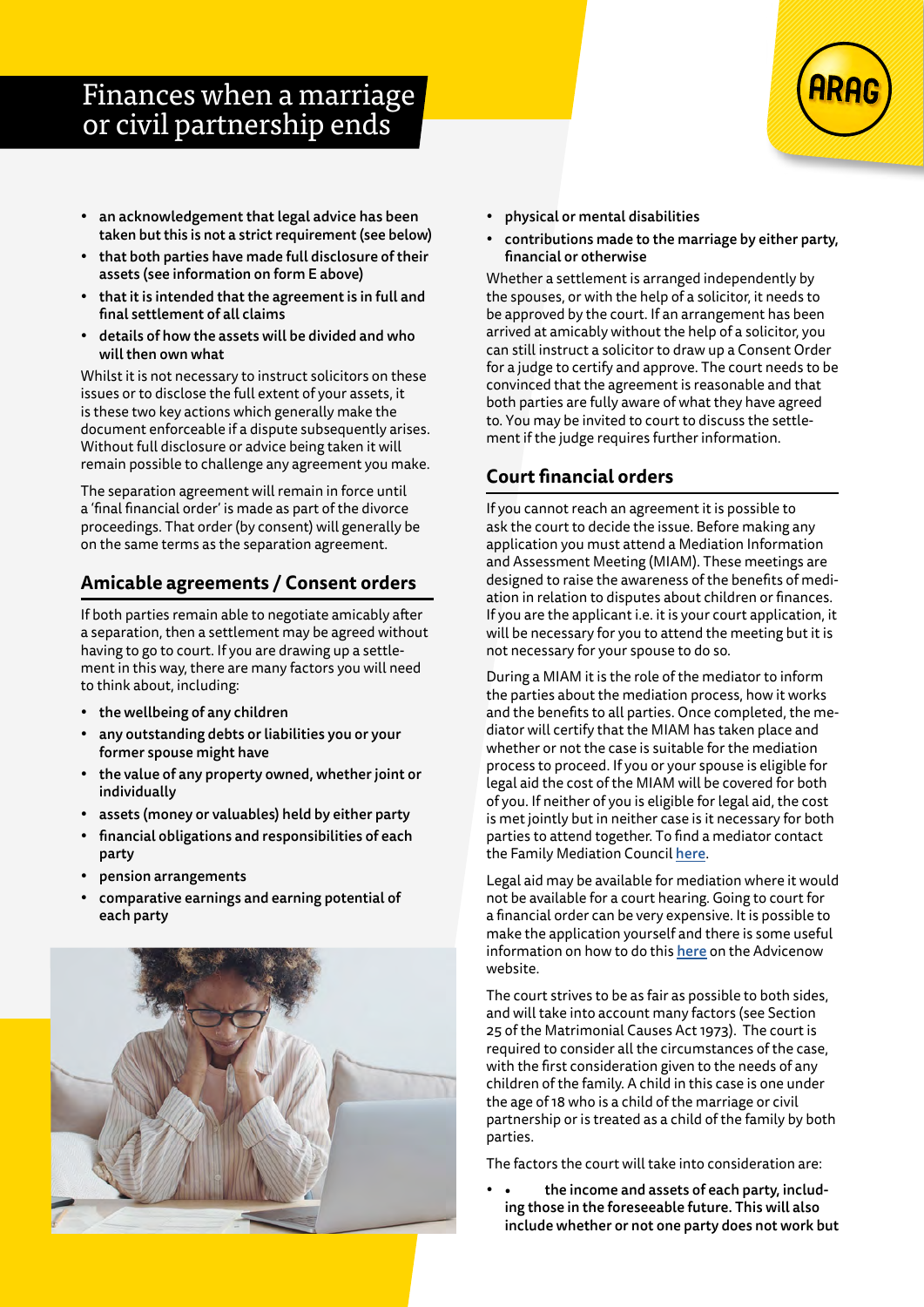# Finances when a marriage or civil partnership ends



could or if a party was nearing retirement and likely to face a reduction in income.

- the needs and obligations of the parties for such things as housing and responsibility for debts, such as mortgage and loan repayments.
- the standard of living enjoyed by the family having regard to the overall finances where possible.
- the age of the parties and the length of the marriage. The age may be relevant for assessing your capacity to be able to continue to earn. The length of the marriage affects the distribution of the assets. Generally, a longer marriage is likely to result in an equal division of assets, where a shorter marriage without children may not.
- any physical or mental disability of one of the parties.
- contributions made during the marriage, both inside the home and outside in the workplace. There is no distinction between the roles of the breadwinner and homemaker.
- the conduct of either party where it would be unfair to disregard it. This does not generally include the grounds for the divorce e.g. adultery or behaviour. In other words, the fact that your spouse has committed adultery does not mean you are entitled to a greater share of the matrimonial assets.
- the loss of any benefit, such as a pension entitlement, that you would have received if there had been no divorce.

## **Types of financial orders**

The courts are able to issue a number of different types of order in divorce proceedings. These types of orders are usually rolled up into one final order and can include:

- maintenance for the husband or wife
- maintenance for children with agreement of the parties
- a lump sum for the husband or wife
- a 'property adjustment' or 'transfer of property' order or an order for sale
- sharing or claiming on the other's pension fund

In the case of a pension, this could mean being given a share of the fund which forms a pension fund of your

own, or receiving regular payments from your ex-partner's pension fund.

#### **Clean Break**

It is a general objective for all agreements and court orders for the parties to achieve a clean break. This means all claims by the parties against each other for a share of the marital assets is agreed with no continuing liability to/by either party. It means no future claims can be made against current or future assets, either now or after their death e.g. against their estate.

A clean break can cover:

- property
- maintenance
- **pensions**
- shares and savings
- debts
- personal property

Maintenance for the husband or wife (spousal maintenance)

The husband pays a sum of money to the other party at regular intervals. This can either continue for a fixed amount of time or for the rest of the spouses' lives. However, if the recipient remarries or, in some cases cohabits, with a partner beyond a specified time, they may lose their right to the maintenance and the arrangement ends.

The purpose of this sort of maintenance is to financially support the less well-off half of the marriage financially. The sum payable is calculated based on a number of factors and is decided on a strict case-by-case basis.

#### **Lump sum**

Rather than being paid in instalments, maintenance from one spouse to the other can be paid in one lump sum, often referred to as capitalising the maintenance entitlement.

Also, if there are savings and investments within the marital asset pot that need to be fairly divided, the court can order that one party pay the other a lump sum to fairly divide the assets. The same principle can be applied if one party is to keep the home and needs to buy the other party out of their interest.